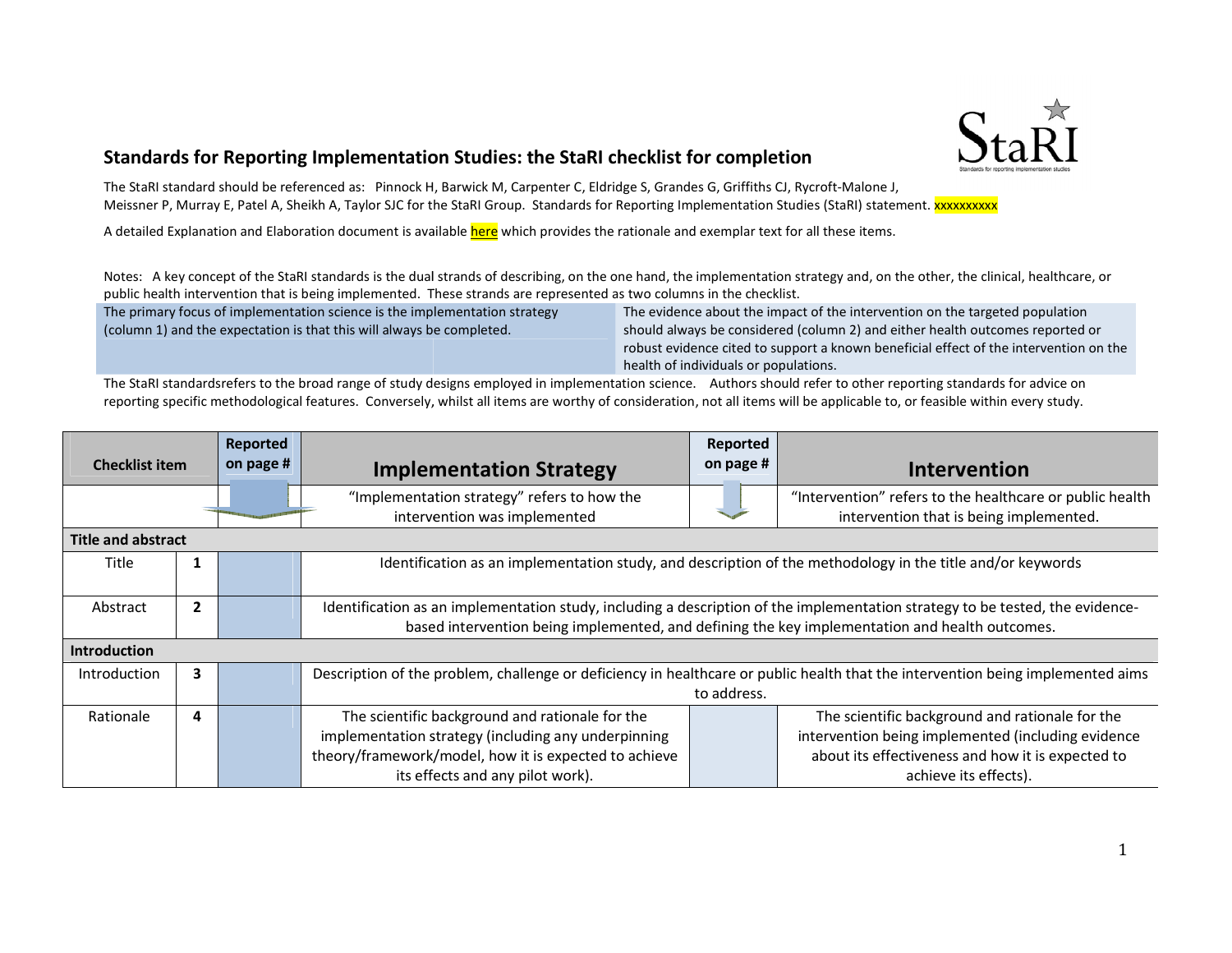| Aims and<br>objectives       | 5              |  | The aims of the study, differentiating between implementation objectives and any intervention objectives.                                                                                           |  |                                                                                                                                                             |  |  |  |
|------------------------------|----------------|--|-----------------------------------------------------------------------------------------------------------------------------------------------------------------------------------------------------|--|-------------------------------------------------------------------------------------------------------------------------------------------------------------|--|--|--|
| <b>Methods: description</b>  |                |  |                                                                                                                                                                                                     |  |                                                                                                                                                             |  |  |  |
| Design                       | 6              |  | The design and key features of the evaluation, (cross referencing to any appropriate methodology reporting standards) and any<br>changes to study protocol, with reasons                            |  |                                                                                                                                                             |  |  |  |
| Context                      | $\overline{7}$ |  | The context in which the intervention was implemented. (Consider social, economic, policy, healthcare, organisational barriers<br>and facilitators that might influence implementation elsewhere).  |  |                                                                                                                                                             |  |  |  |
| Targeted<br>'sites'          | 8              |  | The characteristics of the targeted 'site(s)' (e.g<br>locations/personnel/resources etc.) for implementation<br>and any eligibility criteria.                                                       |  | The population targeted by the intervention and any<br>eligibility criteria.                                                                                |  |  |  |
| Description                  | 9              |  | A description of the implementation strategy                                                                                                                                                        |  | A description of the intervention                                                                                                                           |  |  |  |
| Sub-groups                   | 10             |  | Any sub-groups recruited for additional research tasks, and/or nested studies are described                                                                                                         |  |                                                                                                                                                             |  |  |  |
| <b>Methods: evaluation</b>   |                |  |                                                                                                                                                                                                     |  |                                                                                                                                                             |  |  |  |
| Outcomes                     | 11             |  | Defined pre-specified primary and other outcome(s) of<br>the implementation strategy, and how they were<br>assessed. Document any pre-determined targets                                            |  | Defined pre-specified primary and other outcome(s) of<br>the intervention (if assessed), and how they were<br>assessed. Document any pre-determined targets |  |  |  |
| <b>Process</b><br>evaluation | 12             |  | Process evaluation objectives and outcomes related to the mechanism by which the strategy is expected to work                                                                                       |  |                                                                                                                                                             |  |  |  |
| Economic<br>evaluation       | 13             |  | Methods for resource use, costs, economic outcomes<br>and analysis for the implementation strategy                                                                                                  |  | Methods for resource use, costs, economic outcomes<br>and analysis for the intervention                                                                     |  |  |  |
| Sample size                  | 14             |  | Rationale for sample sizes (including sample size calculations, budgetary constraints, practical considerations, data saturation, as<br>appropriate)                                                |  |                                                                                                                                                             |  |  |  |
| Analysis                     | 15             |  | Methods of analysis (with reasons for that choice)                                                                                                                                                  |  |                                                                                                                                                             |  |  |  |
| Sub-group<br>analyses        | 16             |  | Any a priori sub-group analyses (e.g. between different sites in a multicentre study, different clinical or demographic<br>populations), and sub-groups recruited to specific nested research tasks |  |                                                                                                                                                             |  |  |  |